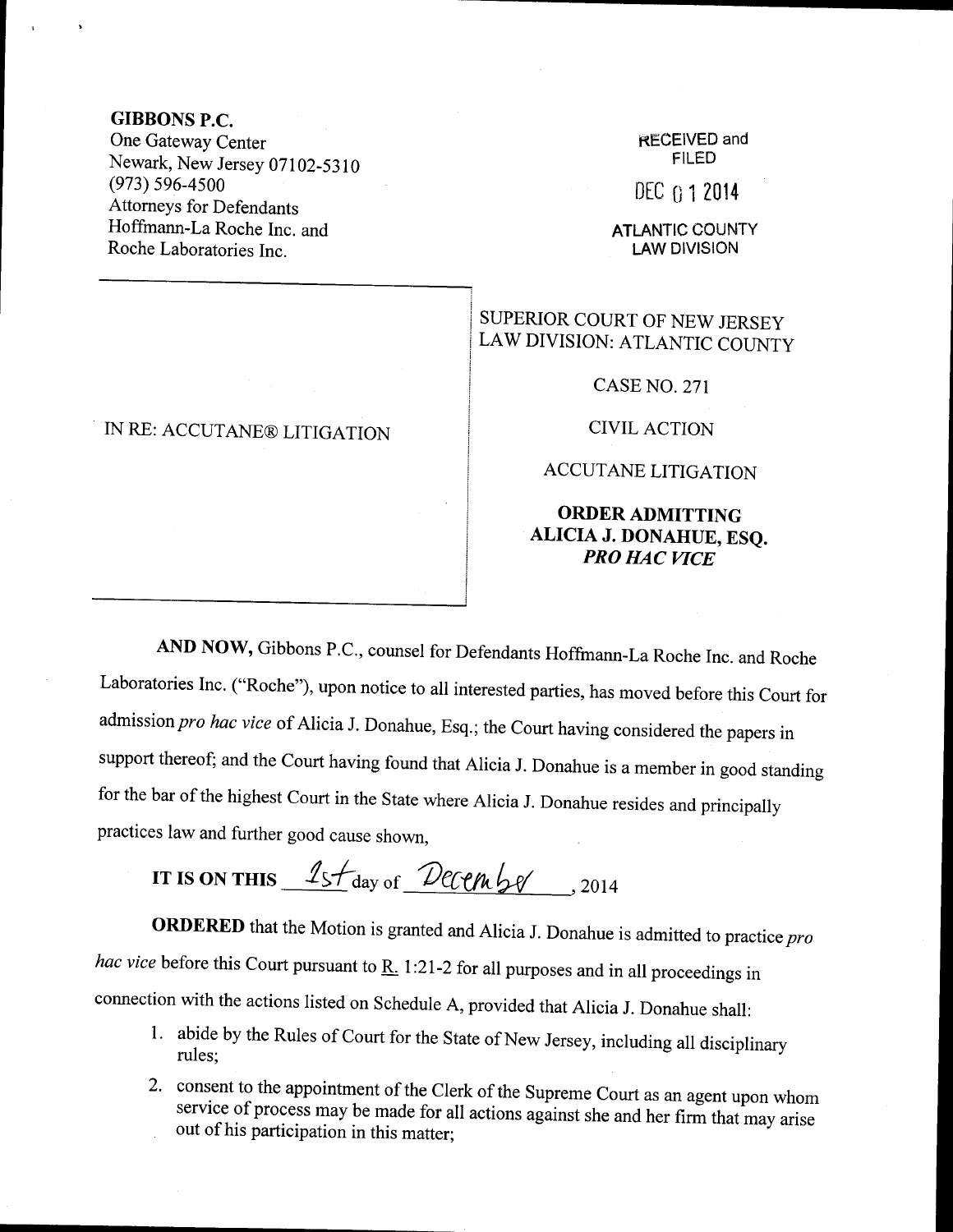- 3' notify the Court immediately of any matter affecting her standing before this court; and
- 4. have all pleadings and other papers filed in the Court signed by an attorney-at-law of this Court employed by the firm of Gibbons P.C., who shall be responsible for the conduct of Alicia J. Donahue; and it is further

ORDERED that Alicia J. Donahue shall make payment of fees as provided in the New

Jersey Rules of Court,  $R_1$  1:28-1(b), 1:28-2 and 1:28B-1(e), within thirty (30) days of the date of this Order; and it is further

ORDERED that the Clerk of this Court shall forward a copy of this Order to the Treasurer of the New Jersey Fund for client protection; and it is further

ORDERED that copies of this Order shall be served by attorneys for Roche upon all counsel of record within seven (7) days of the receipt thereof.

Mur Coh

[ ] Opposed

 $\int$  VI Unopposed